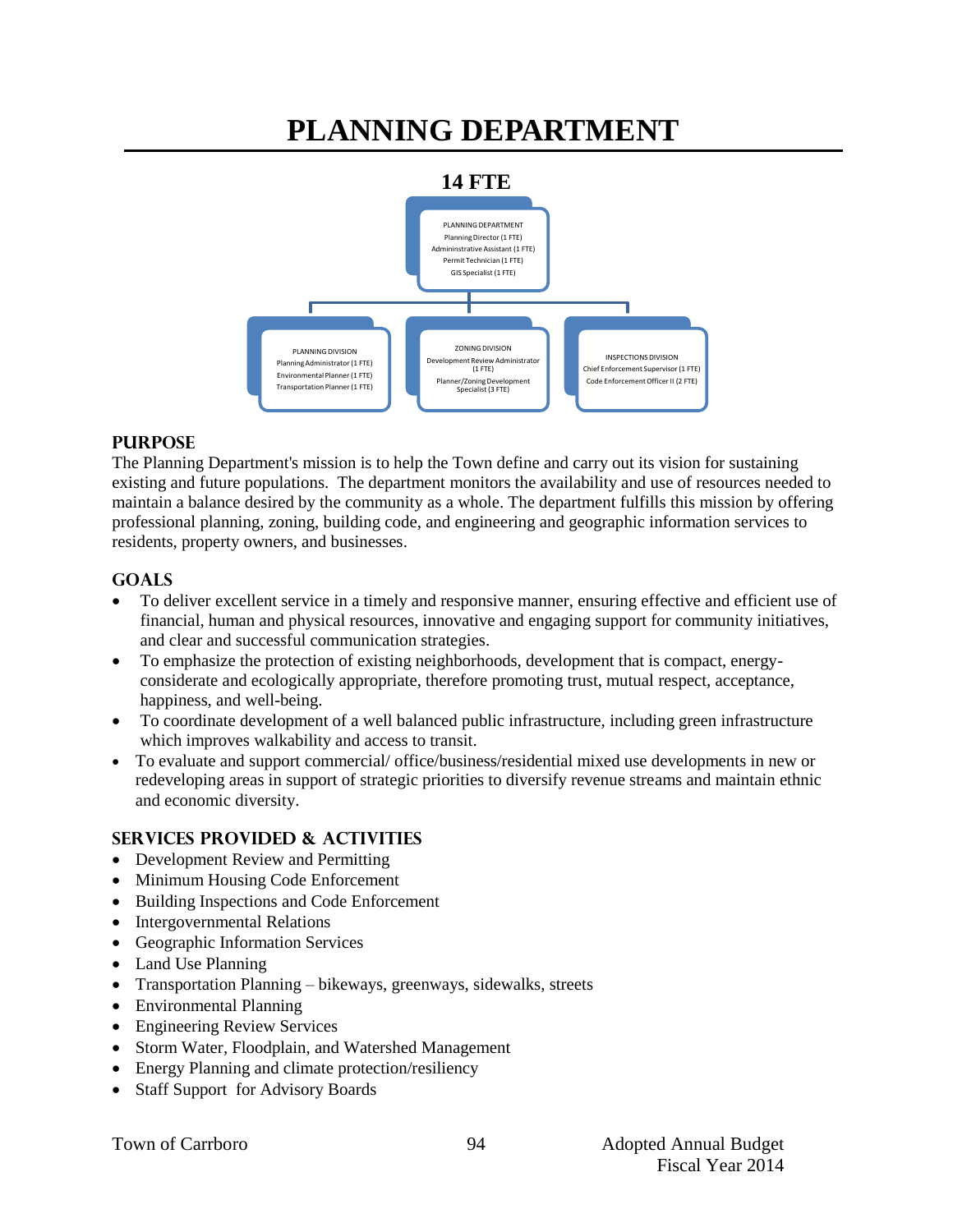#### **PREVIOUS YEAR ACCOMPLISHMENTS**

- Completion of Physical Activity Action Planning and Safe Routes to Schools Action Plans; adoption by the Board of Aldermen
- Establishment of Community Solar Investment Group and installation of photovoltaic array at Town Commons.
- Successful completion/close-out of EPA 319 Bolin Creek BMP grants activities including Dry Gulch stream restoration.
- Creation of detailed transportation data network for use in analyzing local transportation; published the Carrboro Community Map on the Internet as part of ESRI's national Topographic basemap, making town data available to all users of GIS worldwide.

# **UPCOMING FISCAL YEAR OBJECTIVES**

- Evaluate and schedule completion of Comprehensive LUO review/update and evaluate need for strategic or comprehensive planning/update.
- Complete construction planning and support for construction administration of Bolin Creek Phase 1B and Morgan Creek greenways.
- Coordinate sustainability action planning effort; maintain engagement with local governments in the region and statewide on energy efficiency initiatives, including planning for ongoing sustainability of local efforts (e.g. residential and commercial retrofits, LED street lights) .
- Update and streamline permit application processes, maximizing use of technology.

### **BOARD PRIORITIES**

Diversify revenue stream. Enhance and sustain quality of life/place issues for everyone. Protect historic neighborhoods and maintain Carrboro's unique identity.

#### **OBJECTIVES**

- 1. Evaluate and schedule completion of Comprehensive LUO review/update.
- 2. Evaluate need for strategic or comprehensive planning/update.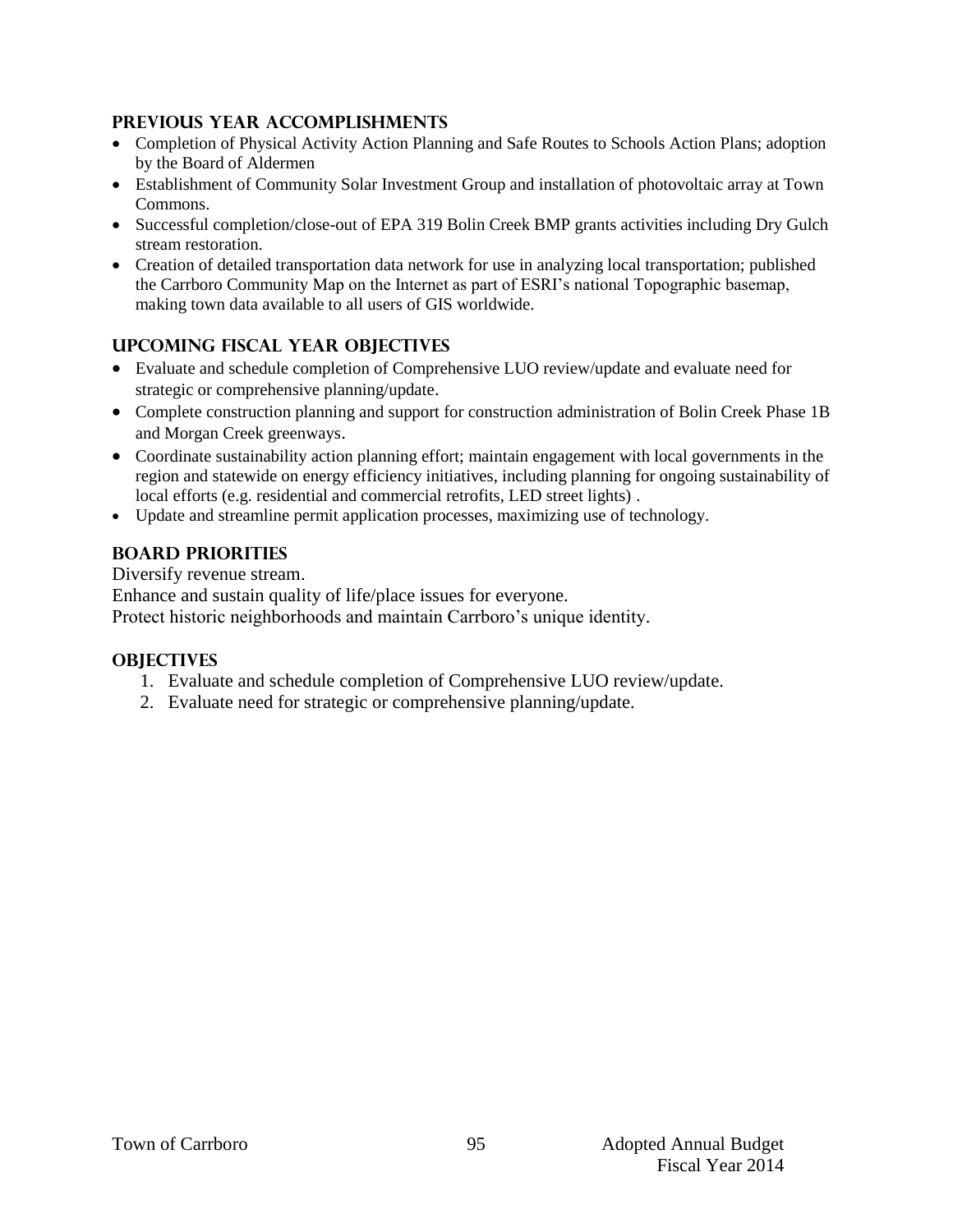# **PERFORMANCE MEASURES**

|                                                                                                 | FY2010-11<br><b>ACTUAL</b> | FY2011-12<br><b>ACTUAL</b> | FY2012-13<br><b>ESTIMATED</b> | FY2013-14<br><b>PROJECTED</b> |
|-------------------------------------------------------------------------------------------------|----------------------------|----------------------------|-------------------------------|-------------------------------|
| # of LUO Amendments                                                                             | 5                          | 5                          | 6                             | 8                             |
| # of Conditional Use<br>Permits                                                                 | $\mathbf{1}$               | 3                          | $\overline{2}$                | 1                             |
| # of Special Use Permits                                                                        | $\mathbf{1}$               | $\overline{2}$             | $\mathbf{1}$                  | 1                             |
| # of Zoning Permits                                                                             | 91                         | 86                         | 85                            | 90                            |
| # of Bldg Permits for<br>New Residential Units in<br>Town                                       | 50                         | 92                         | 51                            | 130                           |
| <b>Estimated Building</b><br><b>Permit Construction</b><br>Value for New<br>Residential in Town | \$8.9 M                    | \$14.5 M                   | \$10.4 <sub>M</sub>           | \$15.9M                       |
| <b>Estimated Building</b><br>Permit Value for New<br>Commercial in Town                         | \$1 M                      | \$15.6 <sub>M</sub>        | \$3.1 <sub>M</sub>            | \$2.1 <sub>M</sub>            |
| # of Cos Issued for New<br>Residential Units in<br>Town                                         | 117                        | 79                         | 55                            | 60                            |
| Inspections per day per<br><b>Inspector FTE</b>                                                 | 11.5                       | 8.7                        | 10.1                          | 9.4                           |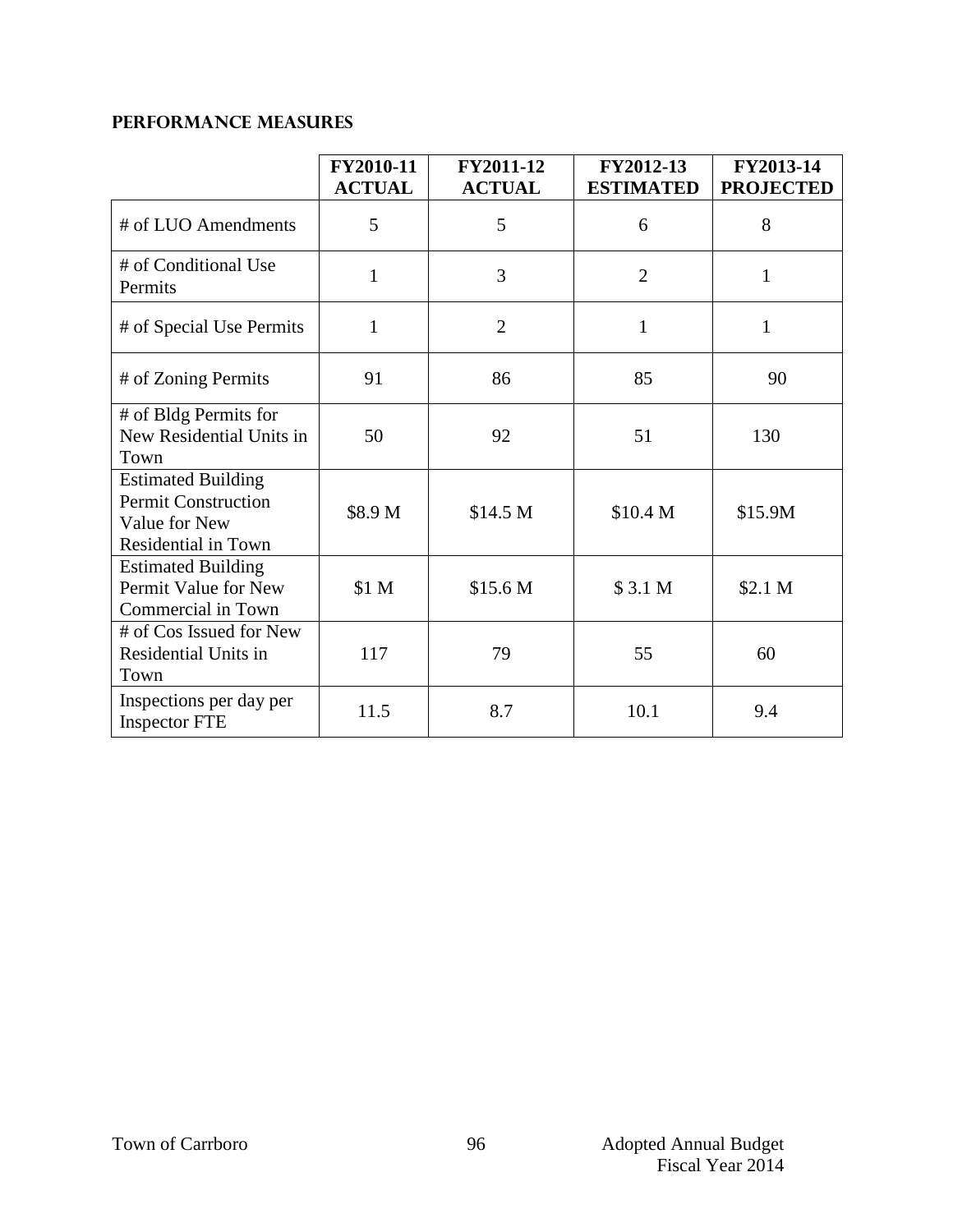# **Budget summary PLANNING - DEPARTMENTAL TOTAL**

| 2011-12<br><b>ACTUAL</b> | 2012-13<br><b>ADOPTED</b><br><b>BUDGET</b> | 2013-14<br><b>ADOPTED</b><br><b>BUDGET</b> | <b>CHANGE</b> |
|--------------------------|--------------------------------------------|--------------------------------------------|---------------|
|                          |                                            |                                            |               |
| 934,187                  | 1,033,654                                  | 1,054,246                                  | 2%            |
| 111,667                  | 201,334                                    | 207,658                                    | 3%            |
|                          | 9,190                                      |                                            | $0\%$         |
|                          |                                            |                                            |               |
| 1,045,855                | 1,244,178                                  | 1,261,904                                  | $1\%$         |
|                          |                                            |                                            |               |

#### **CHANGES IN BUDGET from PRIOR YEAR ADOPTED BUDGET**

The change in personnel reflects an increase in salary due to last fiscal year increase which was budgeted in non-departmental. Operations increased with additional contract services and training costs.

# Planning Department *Division Level Summaries*

# **PLANNING SUPERVISION**

**540**

| 2011-12       | 2012-13        | 2013-14        |               |
|---------------|----------------|----------------|---------------|
| <b>ACTUAL</b> | <b>ADOPTED</b> | <b>ADOPTED</b> | <b>CHANGE</b> |
|               | <b>BUDGET</b>  | <b>BUDGET</b>  |               |

#### **SUMMARY**

| PERSONNEL<br><b>OPERATIONS</b> | 395,942                            | 453,943          | 463,498 | 2%       |
|--------------------------------|------------------------------------|------------------|---------|----------|
| <b>CAPITAL OUTLAY</b>          | 53,269<br>$\overline{\phantom{0}}$ | 170,306<br>9,190 | 175,734 | 3%<br>0% |
| <b>TOTAL</b>                   | 449,211                            | 633,439          | 639,232 | $1\%$    |

#### **changes in budget from prior year adopted budget**

The change in personnel reflects an increase in salary due to last fiscal year increase which was budgeted in non-departmental. Operations increased due to additional contract services.